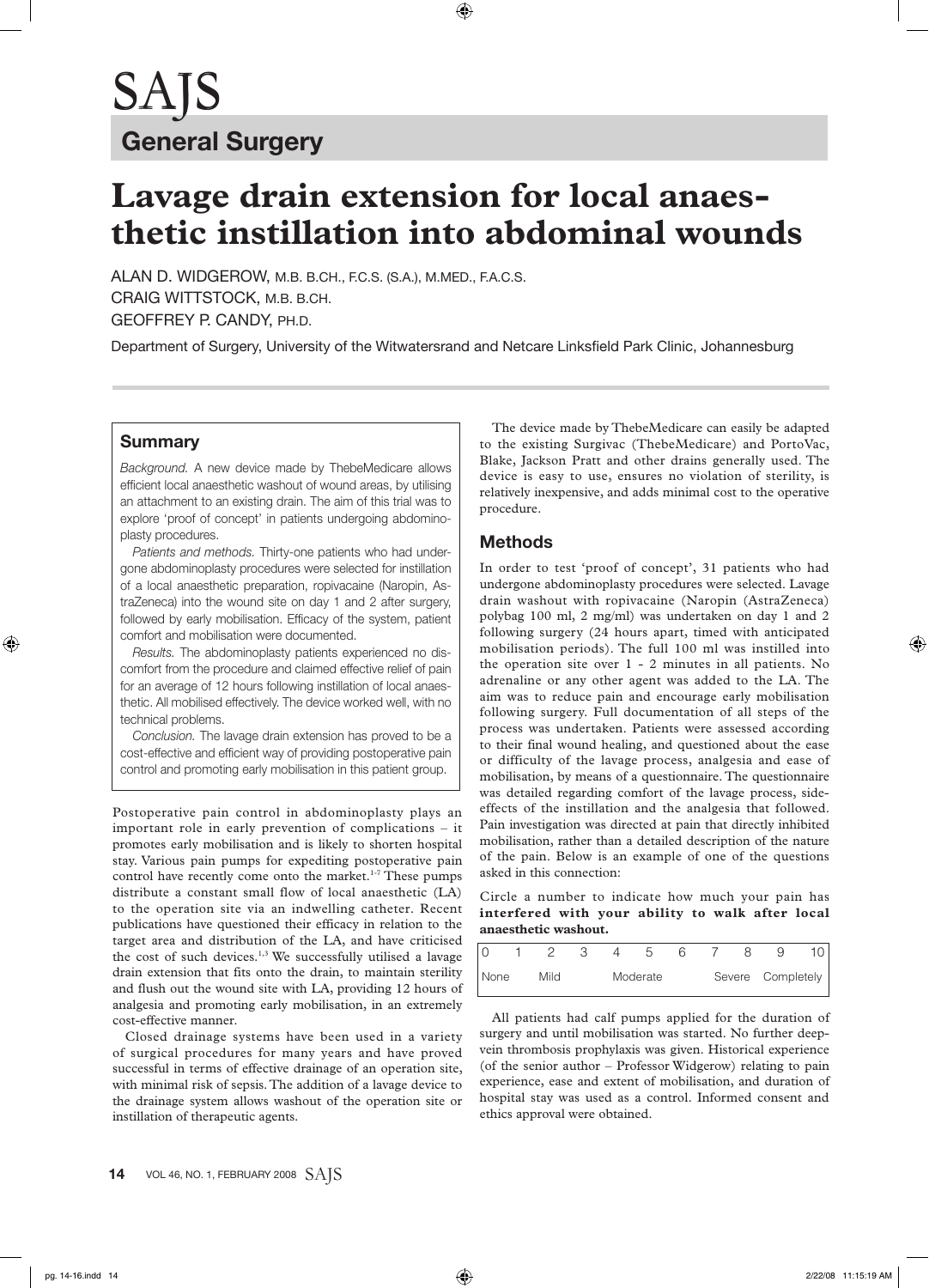

**Fig. 1. Lavage drain design.**

The apparatus consists of an extension set connecting to an existing drain device (Fig.1). The set consists of a lavage pump (piccolo drain), one side of which connects to a fluid administration set and flushing fluid, and the other side to the existing drain. One-way valves are located before and after the lavage pump to prevent backflow of fluid or effluent.

Clamps or stopper controls are in every line to control the flow of fluid in the desired direction. The mechanism ensures that fluid from the wound site drains into the drain reservoir and does not enter the lavage system.

The lavage system works by compression of the piccolo pump, which has filled with flushing fluid from the fluid bag. This compression causes flushing fluid with or without added agents to enter the wound through the wound drain. At the same time, the clamp is closed between the drain and the reservoir, ensuring unidirectional flow of flushing fluid into the wound.

Once adequate fluid has been instilled, the clamp to the reservoir remains closed for half an hour, allowing the wound area to bathe in the LA fluid. Thereafter, the drain is unclamped and drainage commences normally. After the second instillation or when final lavage is completed, the tube is cut off proximally to the closed stopper, and this remains as a short attachment to the drain should the patient be sent home with the drain.

#### **Results**

The apparatus worked efficiently in all cases. The lavage/ piccolo pump was most effective at boosting the flow of lavage fluid. The system was not dependent on the pump but was made significantly more efficient by its use.

The 31 patients treated in the abdominoplasty group experienced approximately 12 hours (significant deviation (SD) 1.5 hours) of pain relief. According to questionnaire responses, pain relief was effective and long-lasting. This related especially to muscle tightening and to pain inside

the abdomen. Twenty-three patients (74%) reported feeling tightness of the skin and having to walk slightly hunched for the first 3 - 6 days, but this did not interfere with mobilisation, and differed from the tight muscular pain and internal pain often complained about by patients undergoing routine abdominoplasty procedures without LA flushing. The first 6 patients experienced a small leakage of fluid around the drain site during instillation; this was solved by stitching the drain in place in the subsequent 25 patients, which prevented leakage past the drain. Otherwise, no complaints were expressed about the procedure, instillation or mobilisation, and all 31 patients mobilised efficiently from day 1 following surgery. No other complications were experienced with the lavage process.

On the pain/mobilisation scale, 70% (22/31) of patients graded themselves as 1 - 2, i.e. experiencing mild impedance of mobilisation due to pain. The remaining 30% (9/31) graded their pain as less than 5 (less than moderate impedance) on the scale. No patients complained of severe or complete inability to mobilise because of pain. This finding was in direct contrast to the historical perspective where most patients complained of inability or unwillingness to mobilise because of pain (5 - 8 on the pain scale). This was the primary indication for initiating the lavage system.

All patients noted that they would recommend its use following this type of surgery.

From a historical perspective over the past 20 years, a major problem with abdominoplasty patients has been their reluctance to mobilise early, primarily because of the pain associated with rectus muscle plication. Patients were routinely hospitalised for 2 - 3 days following surgery; postoperative analgesia involved the use of pethidine immediately after surgery and then 6-hourly for the first day after surgery, together with oral analgesics (Synap Forte). Historically, the regimen followed in abdominoplasty patients was 1 dose of pethidine immediately following surgery, and 2 more doses during the recovery period in hospital. Hospital stay was 3 days.

Of the 31 patients in this trial, none stayed in hospital longer than 2 days after surgery. This was routinely adhered to, as the second lavage was performed on the second day. No patient asked to remain in hospital longer. It is possible that if the lavage is started immediately after surgery (day 0) and repeated on day 1, many patients may shorten their hospital stay even further. Pethidine was routinely administered immediately after surgery. Of the 31 patients in the trial, 64.5% (20/31) had no further doses, 19.3% (6/31) had 1 more dose of pethidine, and 5 patients had 2 further doses of pethidine. These latter cases had combined surgeries (breast reductions). In brief, the majority of patients (84%) used significantly less postoperative analgesia than the historical norm, and potentially were able to leave hospital earlier.

#### **Discussion**

Closed drainage systems continue to be used routinely in many surgical procedures. The lavage drain addition was designed to provide analgesia to the wound site in a sterile environment utilising a simple, cost-effective device.

The method described in this study provided good pain control and permitted early mobilisation. This may also be applicable after laparotomy and would probably have the same effects in other areas (herniorrhaphies, pelvic,